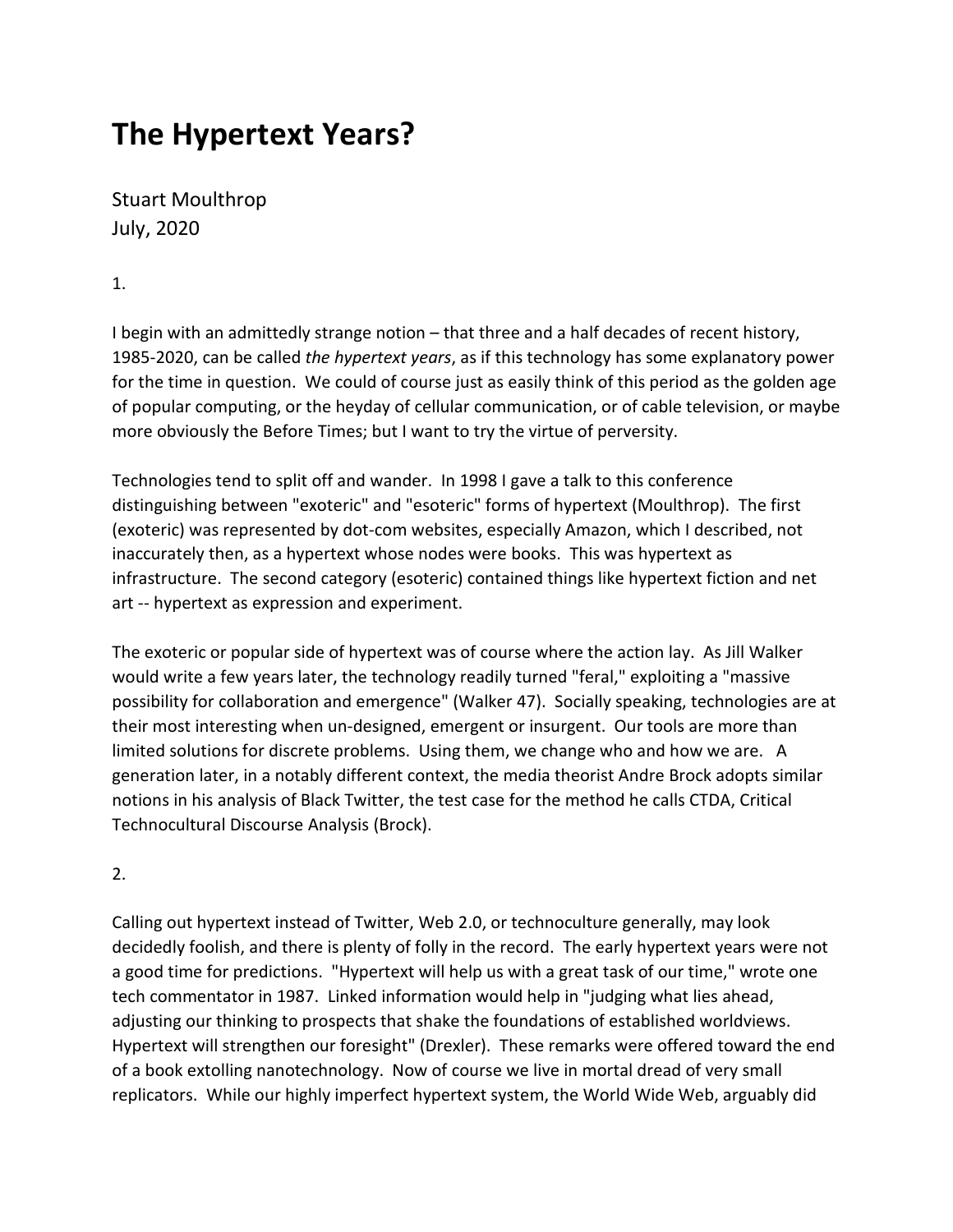strengthen scientific foresight ahead of the virus crisis, other communication technologies have made the situation worse. The inevitable judgement on "foresight" is not Black Twitter but its Orange counterpart, a potent vector of ignorance, denial, and risk.

Dwelling on specific technologies risks what philosophers call "misplaced concreteness," an over-investment in structure at the expense of context (Thompson). Yet as students of technoculture we cannot neglect tools and practices. Brock says of his method, "CTDA has the additional task of operationalizing the computational object as discourse," or in the words of earlier theorists, understanding "technology as text" (Brock 8). This means turning from hierarchical notions of control to "how control exists after decentralization," as Alexander Galloway puts it (Galloway). More about Galloway's subject, internet protocols, as we go. Reading technology as text also means turning from an esoteric emphasis on hypertext as art or craft to a broader domain of application that may at first seem to have little to do with nodes, links, and directed graphs – though appearances can deceive.

## 3.

Reading technology as text means examining the mediated emergence of meaning. This work may lead us to propose new rhetorics, as George Landow did foundationally for hypertext (cite HT book). We may have recourse to pattern language, as Mark Bernstein has memorably done (Patterns), or to the procedural rhetorics proposed by Ian Bogost (Persuasive Games) and Mary Flanagan (Critical Play). We may be drawn, as I always am, to Espen Aarseth's notion of the ergodic, understanding discourse, narrative or otherwise, as a path chosen from a range of possibilities, the traversal of a graph or network (Cybertext).

These investments have their limits and inflection points. As a justly critical colleague said to me in an early hypertext year, "linking is not thinking."<sup>1</sup> Not in itself, certainly, or not entirely. Making and following links, or *pathwork* in Aarseth's general formulation, may have as much to do with an impulse in many ways distinct from analysis or persuasion: the deliberate embrace of contingency we call play.

## 4.

In this regard Aarseth's history is instructive. His early monograph *Cybertext* (1997) is by my terms an esoteric project, addressed to "ergodic literature." Its examples include the aleatory oracle *I Ching*, choose-your-own-adventure books, the hypertext fiction *afternoon*, and most tellingly, parser-based adventure games. Even as *Cybertext* came out, Aarseth had his eye on

<span id="page-1-0"></span><sup>1</sup> I credit this remark to Richard Grusin circa 1992, though he may have passed it on from elsewhere and does not remember saying it.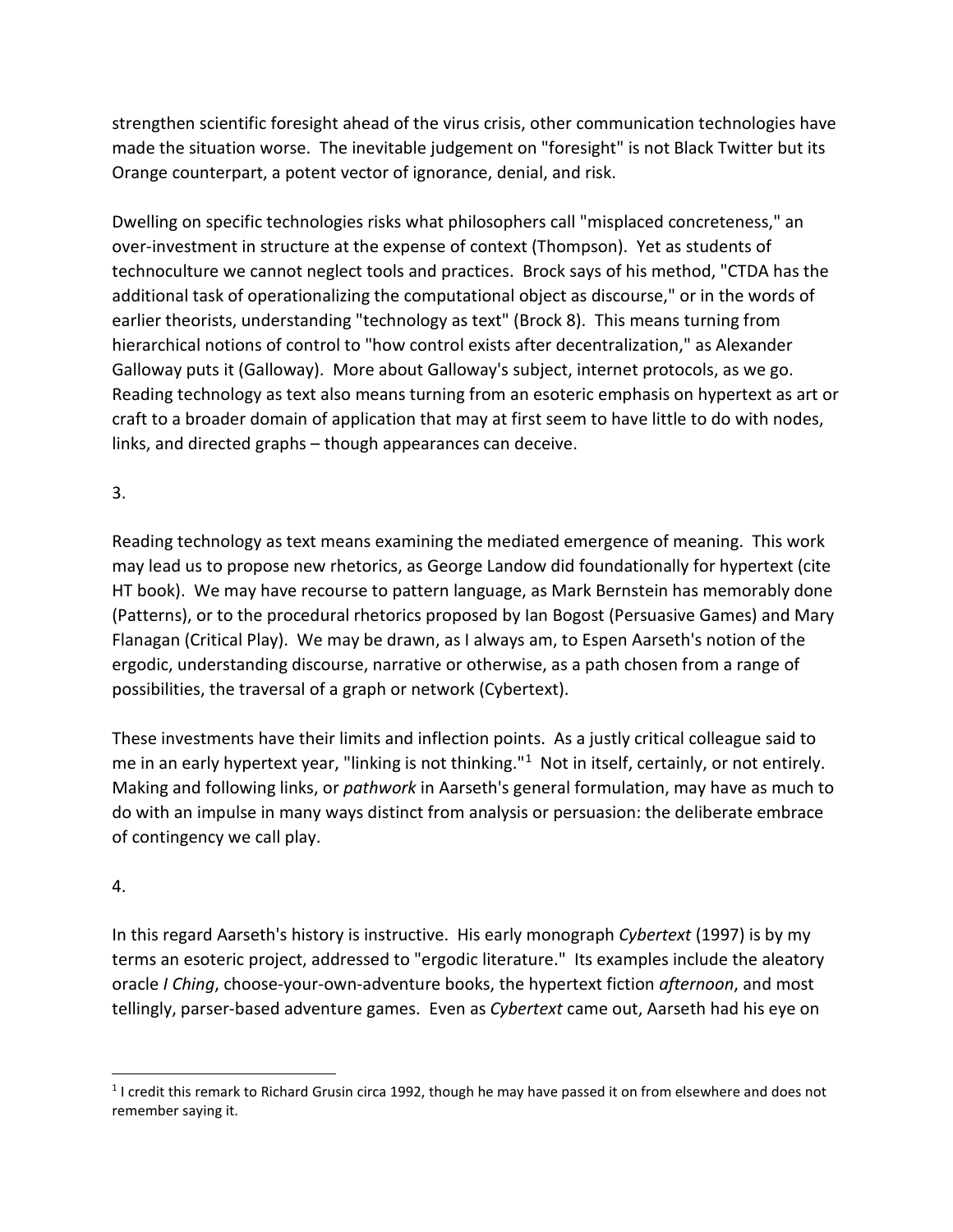larger prizes. He was instrumental in building the groundwork for game studies in European universities, eventually founding a research program and an influential journal.

The progression was logical. The concept of elective reception or pathwork has as much power for games as it does for other kinds of procedural storytelling. It provided the fulcrum for a critical turn from the esoteric to the culture at large. As Aarseth wrote in his 2001 opening editorial for the *Game Studies* journal, digital game design was (then) a "billion-dollar industry" without the benefit of academic research (Aarseth Year One). I remember laughing when I read that line, deep in American cynicism, thinking how little I supposed game companies needed game scholarship. Many billions and many graduate degrees later, the laugh is of course on me. So much for foresight.

# 5.

The hypertext years can of course be plausibly understood as a small chapter in a larger history of games and play, the emergence of *homo ludens ludens* that future anthropologists, if such there are, might regard as a major product of modernity. This period has seen not just the expansion of an industry and its markets, or the technical and artistic advancement of game design, but a crucial step toward legitimation. In 2011 the United States Supreme Court decided *Brown v. Entertainment Marketing Association*, which sought to allow governments to restrict sales of video games based on content. The court ruled 7-2 against this assertion, extending First Amendment protection to games. Justice Scalia wrote for the majority: "Like the protected books, plays, and movies that preceded them, video games communicate ideas and even social messages—through many familiar literary devices (such as characters, dialogue, plot, and music) and through features distinctive to the medium (such as the player's interaction with the virtual world)" (SCOTUS).

Though the opinion could in some ways be called liberal or at least civil-libertarian – note Scalia's sniffy mention of "social messages" – the ruling was also eminently conservative. The court limited government power and affirmed the continuity of culture across generations and forms, recognizing "literary" techniques -- however debatable that term -- in game design. Politics aside, the opinion ratified an understanding of games that had been formulated by academics much earlier. As my colleague the anthropologist Thomas Malaby wrote in 2007: "A game is a semibounded and socially legitimate domain of contrived contingency that generates interpretable outcomes" (Malaby).

## 6.

All parts of Malaby's definition are resonant. After the *Brown* ruling, social legitimacy is no longer at issue, at least in the United States. Likewise, the "outcomes" of games, however we understand that slippery term, are now open to studied interpretation. "Contingency" is the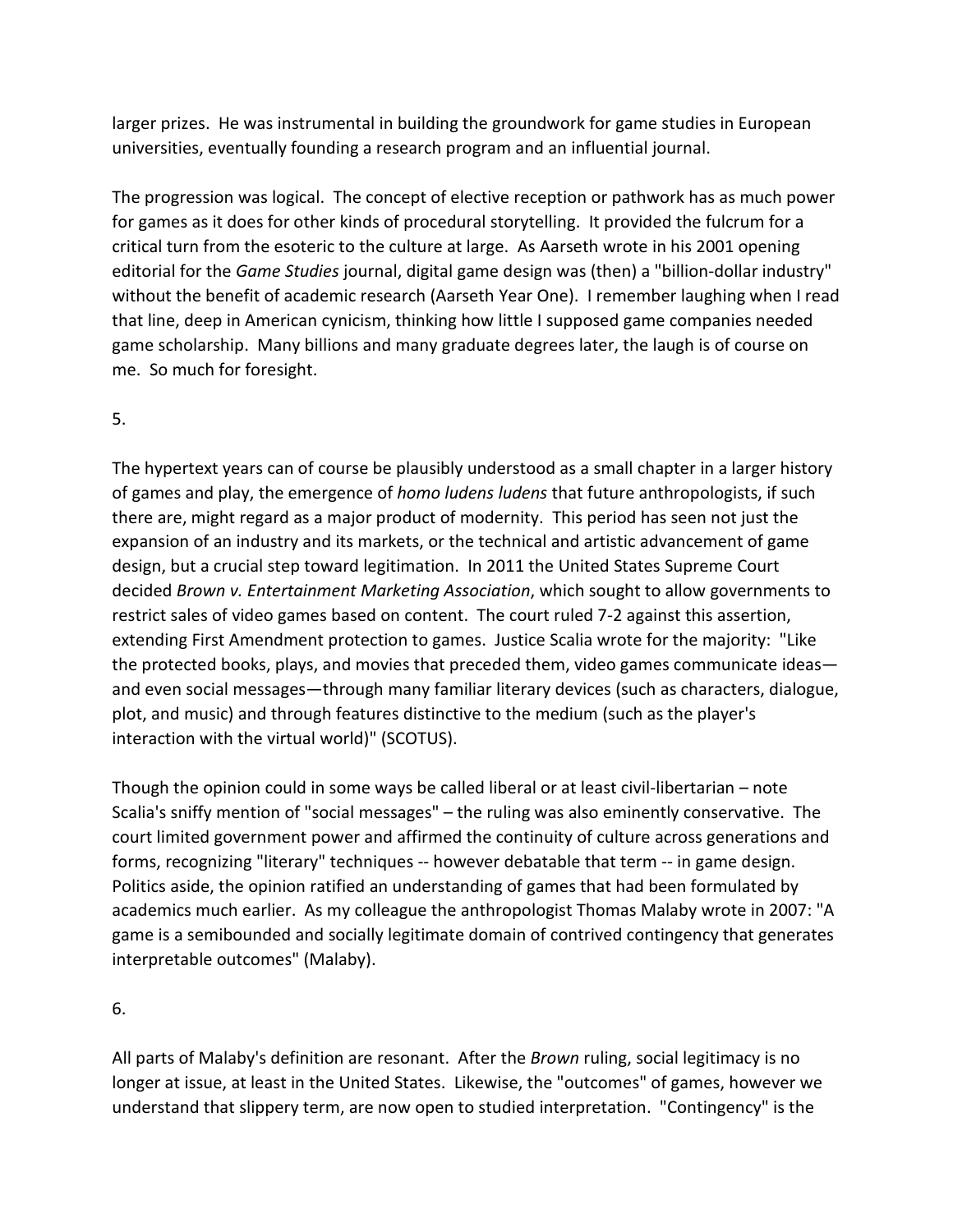possibility of things turning out otherwise in real or imagined iterations. "Contrived contingency" takes in rules, play mechanics, and stochastic devices like dice and other sources of randomness. Though we are wandering further and further from the hypertext theme, it is worth noting that elective hyperlinks contrive contingency.

The most interesting and perhaps important terms come at the beginning, where Malaby refers to a game as a "semibounded… domain." These words have a rough complementarity. A domain is a zone of control or influence, implicitly an enclosure, but the perimeter in this case is "semibounded," marked off but not sealed. A game is a thing but not entirely its own thing. The esoteric space of play, to revert to my dualism, is always exposed to an exoteric outer culture. Malaby offers this definition (twice for good measure) in an essay called "Beyond Play," calling for an end to "exceptionalist" game theories that deny connections between play and other activities. This move is enormously important, and also problematic in ways to which we will come, but first we should consider some putative benefits from the cultural integration of games.

## 7.

In the early years of the century the reading theorist James P. Gee argued that computer games can promote cognitive development as well as higher-level pattern recognition that may count as a type of literacy (Gee). The commentator Steven Johnson popularized these ideas under the slogan "everything bad is good for you," an advertisement for the hidden virtues of turn-ofthe-century popular culture (Johnson). According to his account, by certain measures of intelligence, people were objectively smarter at the end of the century as compared with earlier generations. The events of later years would put these claims in a skeptical light -Johnson's catchphrase does not benefit from its association with Woody Allen – but it seems possible to argue that expressive forms like computer games were at least making us more aware of the effects of information technologies. Using the classic game *Portal* to debunk the canard that video games can never rise to the condition of art, Michael Burden and Sean Gouglas reveal how a game in which we struggle against technological oppression reveals key truths about the "algorithmic experience" of  $21<sup>st</sup>$  century life (Burden and Gouglas).

Thanks to the algorithmic machinations of Facebook, Google, WeChat, and other social media operators, this experience is pervasive. Tech users increasingly inhabit a world of inscrutable influences and incomprehensible complexity. The aesthetic response to this condition has spread beyond games to other media. The film theorist Thomas Elsaesser has described a *fin de siècle* flowering of "mind-game" films, a notably long list that includes ontological puzzle pieces like Tykwer's *Lola Rennt*, Cronenberg's *eXistenZ*, Fincher's *Fight Club*, and Nolan's *Memento* (Elsaesser). Similar things were unfolding about the same time in the home as cable and multi-screen viewing replaced the old broadcast regime. These shifts fostered what Jason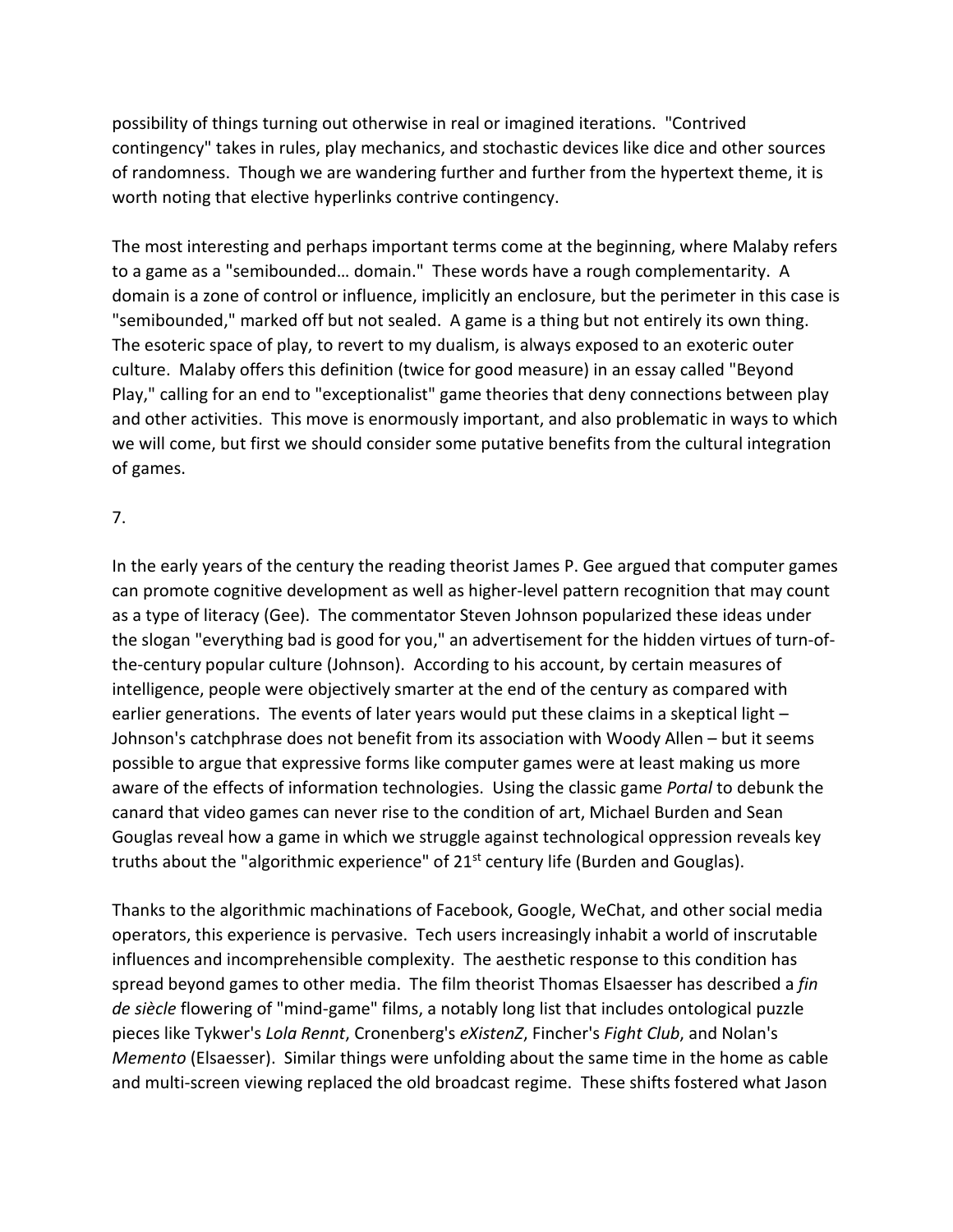Mittell calls "complex television," represented by large-scale or narratively ambitious productions like *Twin Peaks*, *Lost*, and *The Wire* (Mittell).

## 8.

Complex television has had its ebbs and flows but has proved more durable than the mindgame film, which has largely given way to other kinds of spectacle. A notable peak of complexity, both technically and narratively, came at the end of 2018, with a holiday episode of the BBC/Netflix series *Black Mirror* called "Bandersnatch" (Brooker). The program is a very special special indeed. Set in 1984, the story follows Stefan Butler, a teenaged designer obsessed with turning a gigantic multipath novel into a graphical adventure game. In a formal echo of its mid-eighties setting, "Bandersnatch" tells this story by means of an interactive video system – something we called "hypermedia" back in the day – allowing properly equipped viewers to choose branch points for the unfolding narrative. This technical arrangement is at the same time radically new (at least for Netflix) and oddly retro, as it hearkens back both to an early age of PC gaming and, in its use of branching links, to hypertext itself. Watching it brings to mind J.Y. Douglas' discussion of Jordan Mechner's interactive video, *The Last Express,* in her book about the end of books (Douglas).

So at least 2018 was arguably a hypertext year; but problematically so. For those who care about interactive narrative, "Bandersnatch" poses several kinds of difficulty. The link options are almost always binary, enforced by an aptly named "Branch Manager" that seems designed to keep the writers from overdrawing the production budget. These dualistic choices are often annoyingly arbitrary (breakfast cereals, song selections) and carry the implicit suggestion of a zero-sum, right/wrong arrangement without much larger meaning. Even more irritating, "Bandersnatch" inherits from its parent series a dystopian technophobia that associates narrative complexity with madness, violence, and murder. Even as it invites the viewer into a hypermediated experience, it loads the story with anxiety about violations of singularity.

## 9.

Curiously, "Bandersnatch" was not the only program Netflix offered in the winter of 2018-19 about a game artist beset by contingencies. On the other side of the holidays, Netflix premiered *Russian Doll*, an intricate dark comedy starring Natasha Lyonne as Nadia Vulvokoff, an epically dissolute level designer who is having a hard time with a big birthday (Lyonne et al.). Which is to say, she keeps dying in an extended catalog of accidents, returning each time to the same moment at the start of her 36<sup>th</sup> birthday party. Though game design is (happily for the viewer) a much smaller part of Nadia's life than Stefan's, it provides one of several thematic keys to the story: Nadia repeatedly fails Level 36, doomed to respawn until she finds a way out of the loop.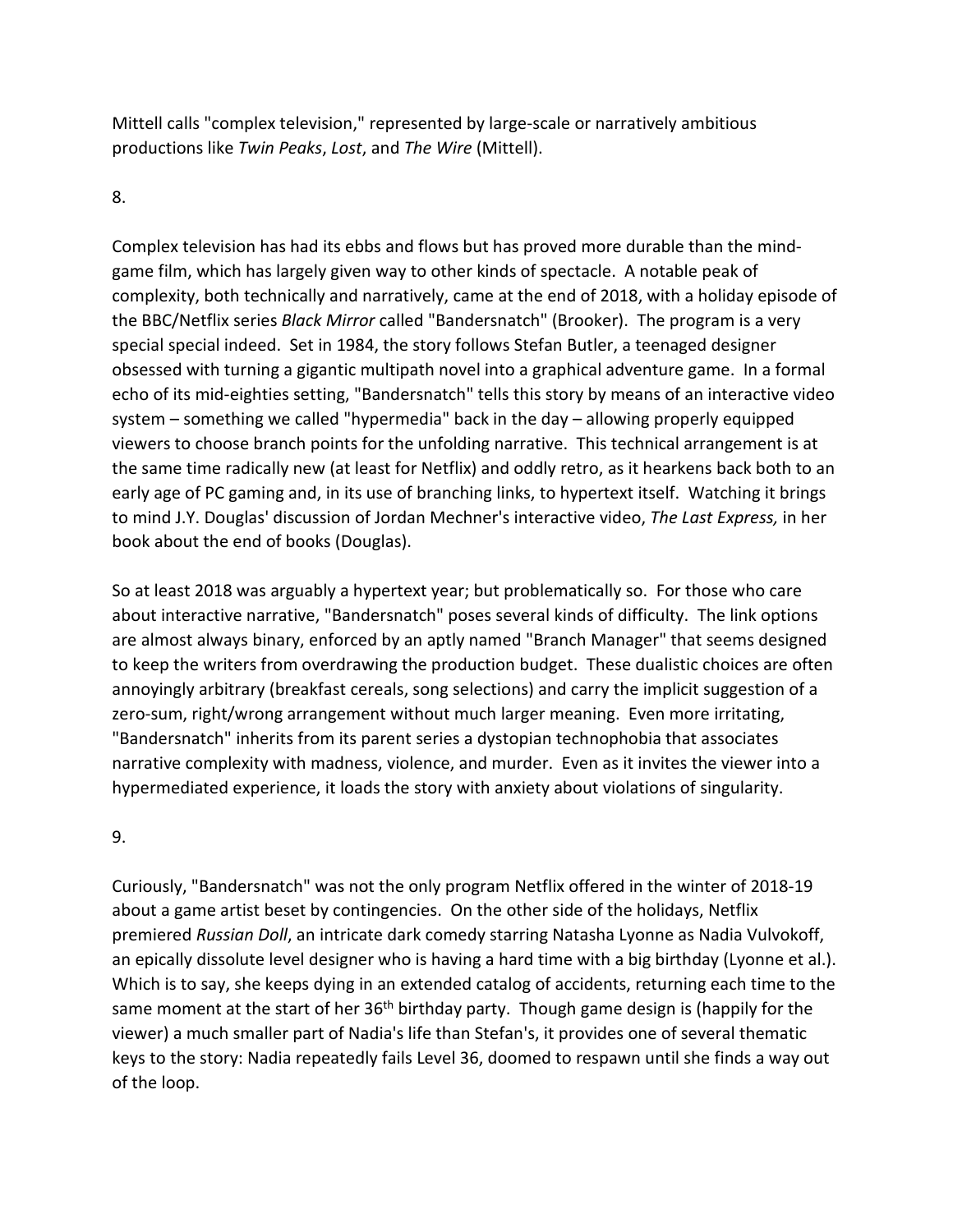Though their serial appearance was coincidental, "Bandersnatch" and *Russian Doll* make an interesting antithetical pair. Lyonne's series features conventional narrative, inflected by both mind-games and, in its level of recurrent detail, complex television. Where "Bandersnatch" offers an actual mechanic of branching, *Russian Doll* asks only that we watch the next episode, in which Nadia's experience will reflect the looped discontinuity of gameplay without anyone having to push any buttons. It asks not physical engagement but the opposite, passively allowing the series to continue. To adapt Aarseth's terms in a way he might not appreciate, we might call *Russian Doll* an auto-ergodic experience.

This difference has a major aesthetic consequence. Unlike "Bandersnatch," which is a finite state machine with a range of possible outcomes, *Russian Doll* has a unitary story path which leads (no spoilers) to something like redemption. The series has far more complexity than my quick summary indicates, but its overall pattern is coherent: a closed, game-like arc. If "Bandersnatch" is about the anxiety of contingency, *Russian Doll* explores what Freud called "remembering, repeating, and working-through" (Freud).

10.

The odd couple of "Bandersnatch" and *Russian Doll* is useful in trying to understand the relationship of the ergodic and the cinematic, an important part my work with media theorists. We could also see in the pair an evocation of my old esoteric/exoteric binary, with the formal radicalism of active hypermedia set against the management of contingency by complex but still traditional television. Disruptive hypermediation is inevitably aligned with an ideal of continuous consumption. The domain of contrived contingency has limited autonomy: play is reliably disciplined by entertainment. This is the way of mass media, and perhaps of civilization generally. Claude Lévi-Strauss explained the basic logic 60 years ago:

All games are defined by a set of rules which in practice allow the playing of any number of matches. Ritual, which is also 'played,' is on the other hand, like a favored instance of a game, remembered from among the possible ones because it is the only one which results in a particular type of equilibrium between the two sides. (Lévi-Strauss 30)

This is among many striking insights in *The Savage Mind*, whose ironic title masks an attempt to check the privilege of western rationalism. Games and rituals are played everywhere. It is not just native communities of New Guinea who turn the first into the second: the practice can also be observed among the binge tribes of Netflix. "Bandersnatch" is by any fair accounting a game (just not a good one) and also a video-based hypertext. *Russian Doll* ritualizes the contingencies of such challenging, esoteric experiments. But in Lévi-Strauss' analysis, game and ritual are joined by a third term, which we need to take up. What "equilibrium" is served by this balance of forces?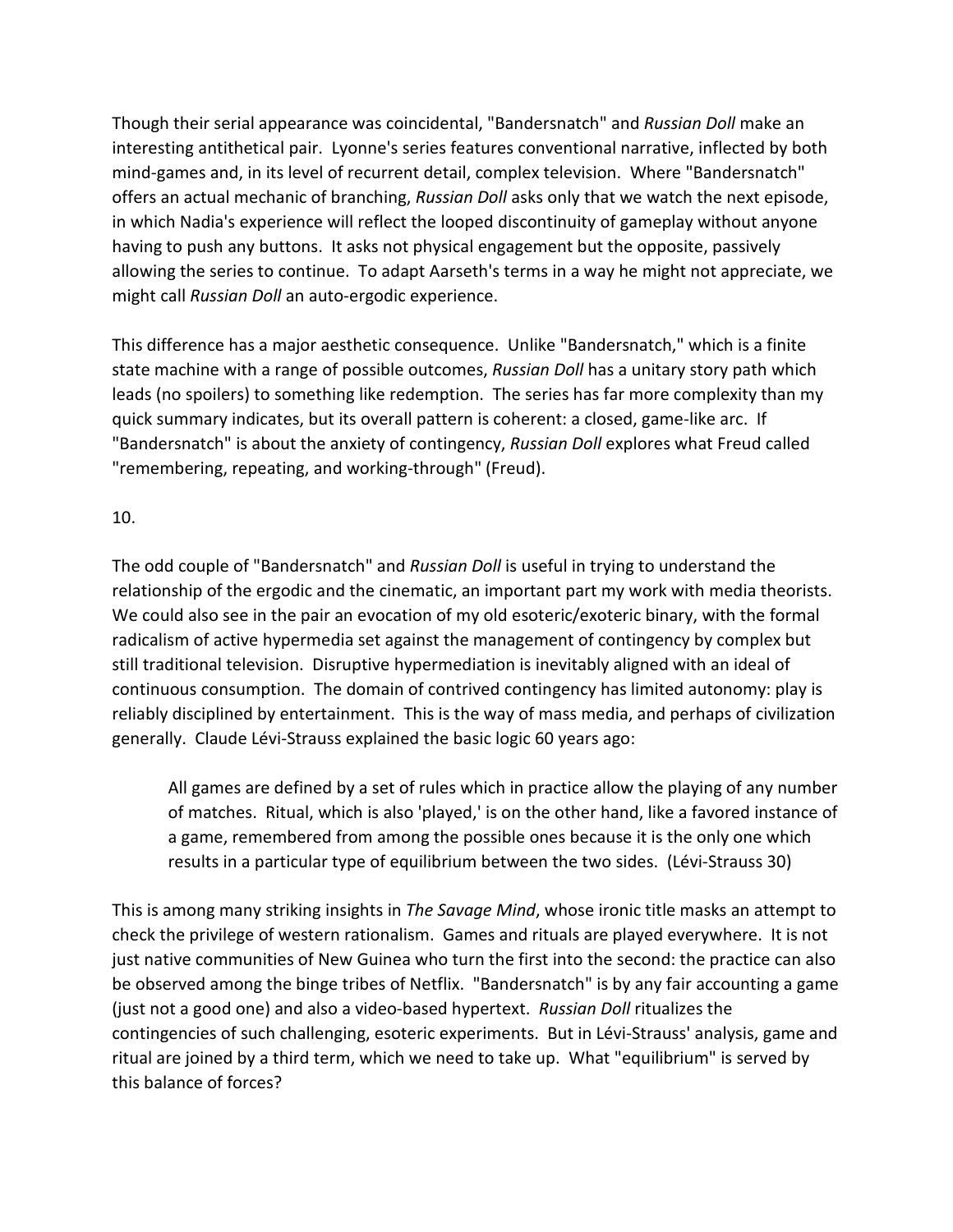11.

Can we even use that word now? This second decade of the new century seems very far from equilibrium, whether we define the term sociologically, politically, or in the possibility space of chaos theory. It is hard to say *equilibrium* these days without certain modifiers including *tenuous, threatened,* and *fragile*. This is a matter of direct experience, as our exposure to the contingency of infection drives the rituals we set against risk -- distancing, decontamination, the measured washing of hands. The game/ritual balance has been skewed. Though we may play games intensively for diversion, at home and online, we are in a deeper sense less playful now, or at least more anxious about maintaining a narrative with the singular outcome of survival. Though this is all about staying alive, Freudians might see here the "death drive," the organism's desire to reach its ideal ending – in present circumstances, one that does not involve a reefer truck or a mass grave (Freud BPP).

But as Freud knew, the death drive (which he eventually repudiated) can be turned outward as a desire for mortal combat, bringing us to another failure of equilibrium: the culture wars that now embroil the west. Even before the pandemic, certain aspects of play had become politically toxic. Opening video games to meaning created conditions for the vicious backlash of GamerGate, a campaign against feminists, social critics, and others some would exclude from game culture. Noah Wardrip-Fruin points to a paradigmatic case in his forthcoming study of meaning in games, *How Pac-Man Eats* (Wardrip-Fruin). In 2013 the Fullbright Company, corporate designers turned independent, released *Gone Home*, built on the exploratory logic of games like *Bioshock* but without weapons or adversaries (Fullbright). The game was mocked for its non-violence, notably in a video called "Gun Home" which restores the first-person shooter's signature weapon and derides the original game's social conscience (cite Gun Home). In this case at least, the decision to welcome video games into the cultural mainstream may have had as much to do with the Second Amendment as the First.

### 12.

It has become difficult, however necessary, to maintain Malaby's call to move the study of games beyond esoteric constructions of play, now that we know what lies outside the magic circle. GamerGate, we are told, was template and testing ground for larger culture wars whose consequences now seem literally life or death (Warzel). Beyond Milo and the trolls of 4chan slouch the bloodshot avatars of chaos, Steve Bannon, Boogaloo boys, and the mythical Q.

Or as we could say more generally, beyond play lies trouble. Oh for those early hypertext years, when all we worried about was whether the Cold War could wind down without nuclear catharsis, or if Apple's self-advertised rebellion could fend off Big Blue, or if the fabled Xanadu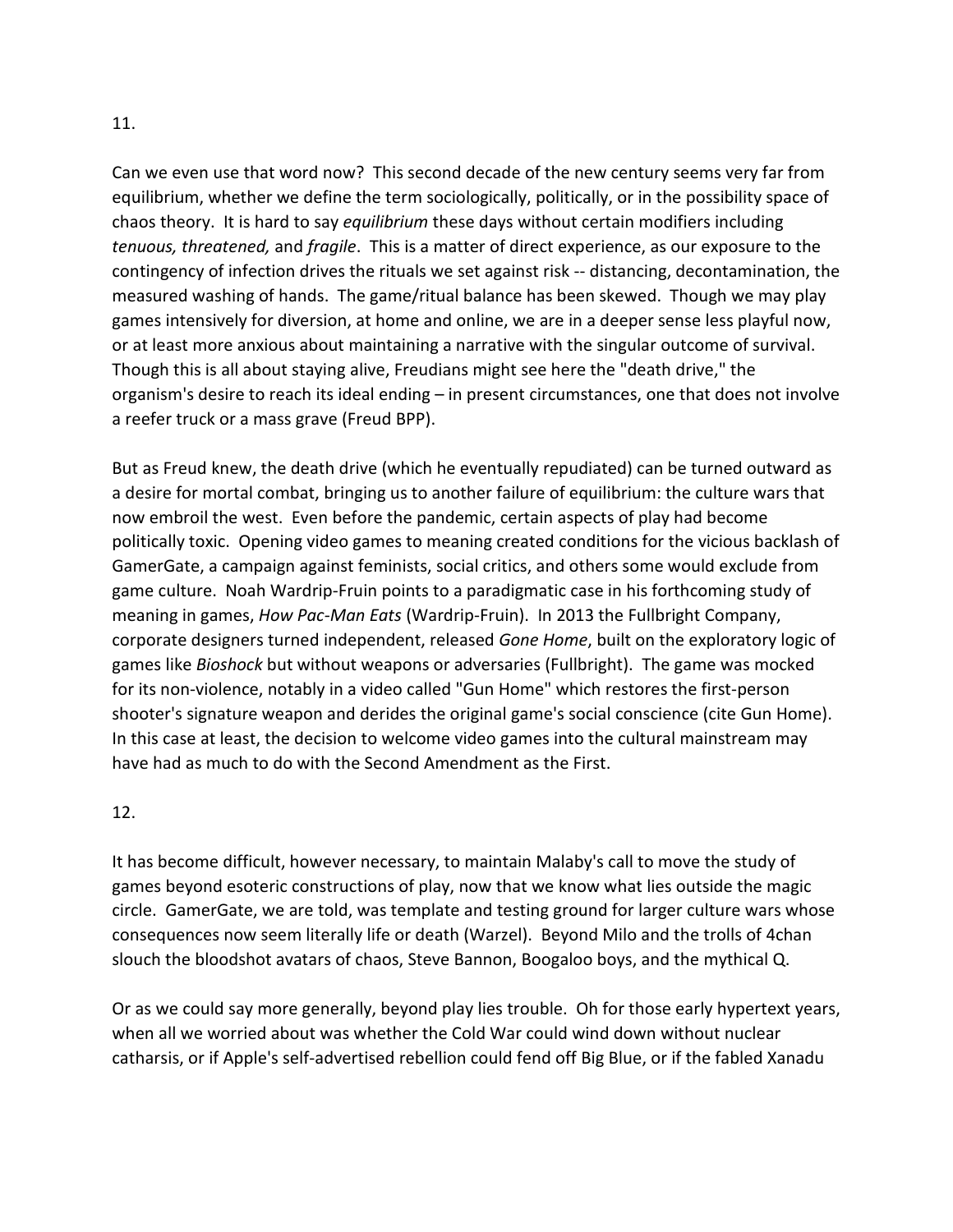could survive hostile interviewers and other persons from Porlock. [2](#page-7-0) As we have seen, much of this was illusion. Hypertext in itself offers neither remedy nor escape. It is part of a larger technocultural text containing many chapters and episodes – some of which may yet be hopeful.

# 13.

But before we come to the promising part, we need to tarry a little longer with the negative, turning back to the culture war and its aftermaths. In 2018 the game theorist Bonnie Ruberg reflected:

#GamerGate has gotten at least one thing right. It is no coincidence that this backlash comes at the same time that queerness is becoming a more central concern in games and the dialogues that surround them… proponents of #GamerGate are driven by a fear that video games are changing, that they will no longer belong only to white, straight, cisgender men and boys. And that is true. (Ruberg 13)

Ruberg has been a major agent of this change, a leading advocate of "queergaming" as both a creative and critical enterprise. Their book is momentously titled *Video Games Have Always Been Queer*, a statement that deserves close consideration. I say this not because the claim is dubious, but because it may be easy to miss its full, difficult implications.

In its narrowest sense, as in the remark just quoted, Ruberg's thesis asserts identity and interest against a regime of exclusion. But this is just the first step. It is not simply that queer people have been part of the game industry from its beginnings, or that game narratives have included (albeit at the margins) queer characters and situations. The full sense of Ruberg's claim goes beyond questions of personal identity to the essence of video games themselves.

## 14.

Ruberg does not say *games need to accommodate queerness* or *games are finally finding their queer side*, but *games* **have always been** *queer*. That phrasing makes a claim that is historical and categorical – that video games have been, since their inception, fundamentally or characteristically outside the constraints of a dominant, hegemonic culture. The difference stems from play itself. Ruberg writes: "the moments… I find myself most drawn to in games [are] not when I see characters who share my gender and sexuality identities, but when I see my own queer approach to the world echoed in what it feels like to play" (16). Games are not simply or occasionally about queerness: games are queer in and of themselves.

<span id="page-7-0"></span><sup>&</sup>lt;sup>2</sup> If you were not an English major, se[e https://en.wikipedia.org/wiki/Person\\_from\\_Porlock;](https://en.wikipedia.org/wiki/Person_from_Porlock) and more pertinently, Belinda Barnet's history of Ted Nelson and Xanadu in *Memory Machines* [Barnet].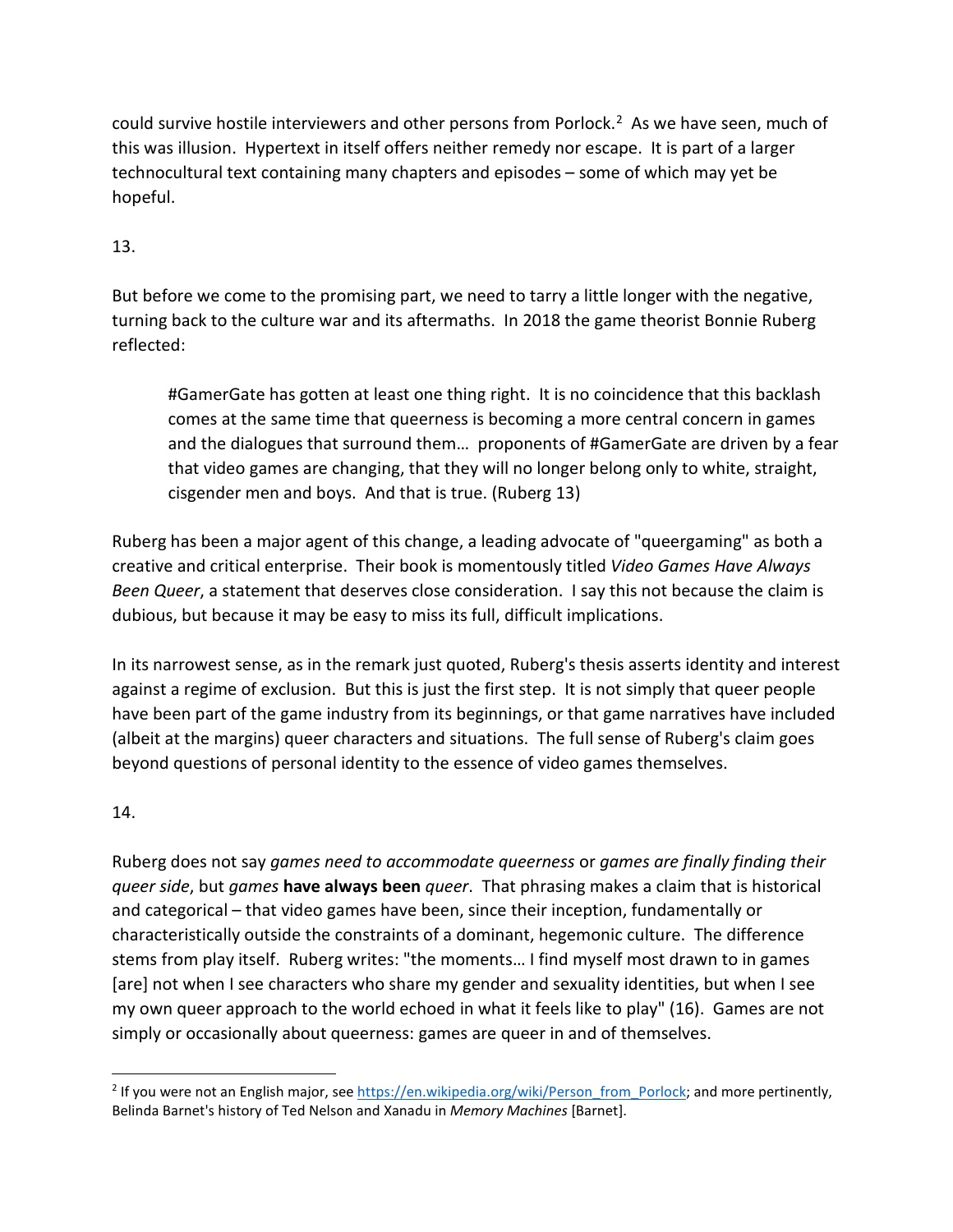Ruberg notes that earlier theorists have recognized "how play makes space for alternative pleasures" (11) but have not fully articulated the way play proceeds from alterity. To the extent Ruberg's construction of queerness takes in possibilities of variation or "contrived contingency," then the thesis is less resistance or appropriation than a recognition of core truth.

Important ideas are usually dangerous, and Ruberg's is no exception. By "danger" I do not mean just violent oppression from trolls and homophobes, but the moral hazard of straight people like me who start to see the persistent difference of their own work as convergently or intersectionally queer. Ruberg does not exclude straight and cisgendered people from the community of play, so queerness must be in some degree accessible to us; but always with limits. As Ruberg warns, "in using the word 'queer' itself, straight, cisgender subjects must remain aware that their experiences are never one and the same with those of LGBTQ people… and must come with an acknowledgment of and respect for, queer lives" (19).

With this stricture in mind we can turn our attention to a remarkable work about desire, frustration, precarity, narrative, time, queerness, and very possibly hypertext – Anna Anthropy's *Queers in Love at the End of the World* (Anthropy).

### 15.

Though it is operationally brief and conceptually simple, *Queers in Love* defies easy summary*.* Generically it belongs to the family of computer games, though only as an estranged second cousin. We could call it a fiction, since tells a story in words, and a hypertext fiction because the reader unfolds the story by following links, but these attributes are heavily complicated by the design. It may be most appropriate to call *Queers in Love* a time-piece, written under pressure for the Ludum Dare game jam in 2013, and based on a remarkable technical constraint: the player is given ten seconds, which roll off on a visible timer, to play out a hypertextual love scene.

In 1995, when Anthropy was probably in grade school, I wrote a time-factored web fiction called *Hegirascope*, which Michael Joyce described at its premiere as "the hypertext that reads itself." This work offers the reader roughly half a minute to scan a passage and choose a link before another passage loads in its place. By contrast, *Queers in Love* is the hypertext that refuses to be read or makes reading exceptionally difficult. Where *Hegirascope* automatically cues up the next thing, *Queers in Love* relentlessly counts down to zero, at which point we read: "Everything is wiped away." Links at this point run only to a terminal epilogue or restart. *Hegirascope* was inspired by the early insanity of the World Wide Web; it runs hither and yon will go on forever unless the reader finds an ending. *Queers in Love* is instead a game of apocalypse, a broken story that refuses any extension except what we can manage by starting over.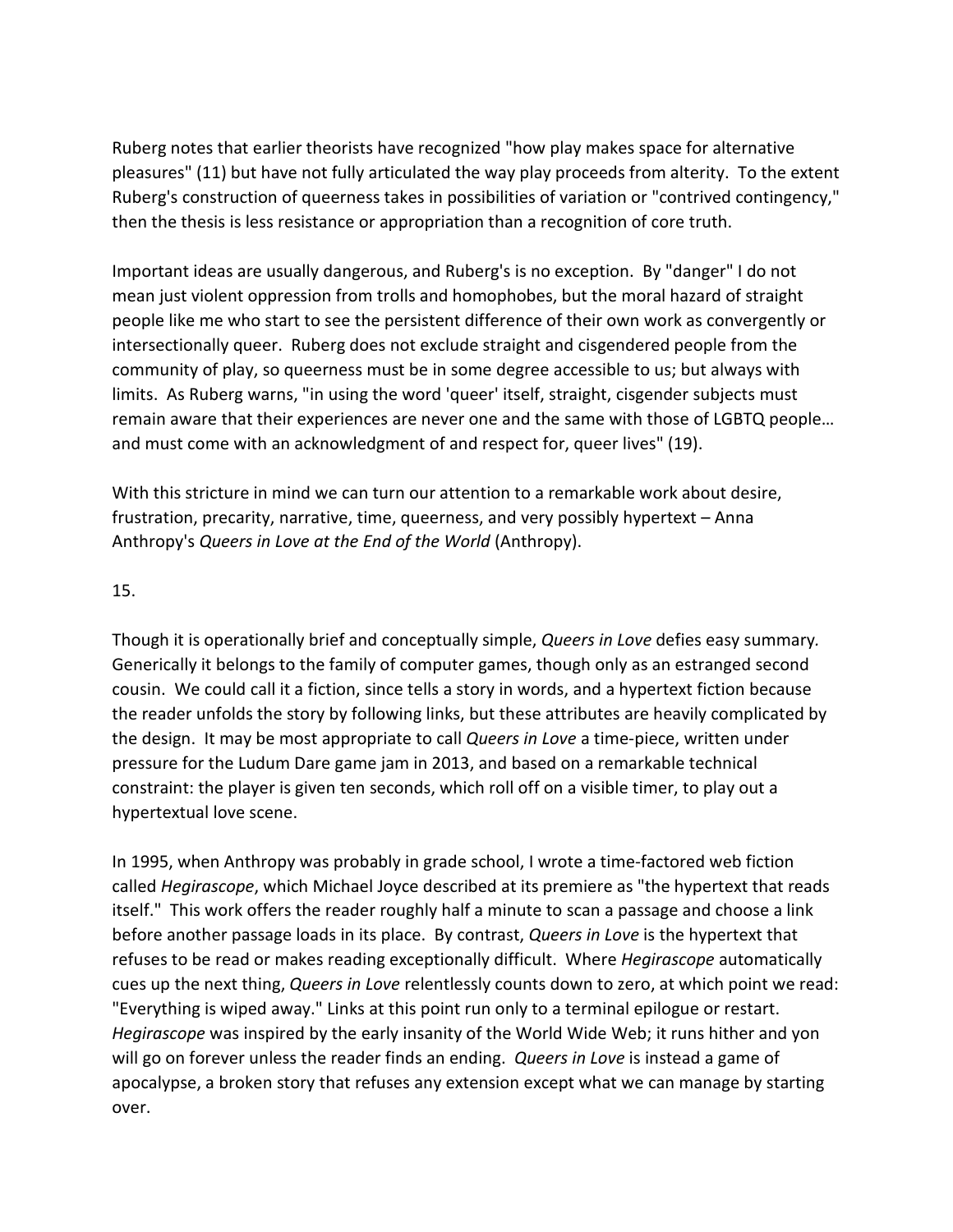Unless of course we cheat. There are various ways to defeat Anthropy's constraint, all of which augment the meaning of the work, and about which there is more to say than I can do here. The game has been the subject of much good critical study, such as Claudia Lo's article comparing *Queers in Love* to "slow cinema," which I particularly recommend (Lo). For present purposes I want to single out one curious moment in Anthropy's time-piece. If we click quickly enough, we can reach this bit of the story:

Your fingers twine between hers. After all the forces that tried to keep you and her apart, maybe just holding her hand is enough.

Anna Anthropy is much better at branching narrative than the writers of "Bandersnatch" – among other things, she knows how to modulate between many links and few. At the outset, *Queers in Love* overloads the possibility set. As we choose a narrative line and race along it, the choices thin down to a minimal pair, here "twine" and "enough." Following "enough" brings us to an apparently nihilist endpoint, "Maybe it's enough to know that they lost." If we take the other route, via "twine," we arrive a rather different final phrase: "What a powerful form of expression."

This line occupies a terminal node with no continuing link. The timer will run down as we read it, leaving us perhaps to wonder what it means. Sticking to the diegetic story, we can take "powerful form of expression" to refer to the interlacing of fingers, a final, loving digitality. This makes a certain sense, though reflective turn seems a little out of place for a *Liebestod*. However, there is a second reading in my head, and I suspect in Anthropy's as well. Pivoting homonymically, we could take "twine" as proper noun instead of verb, evoking the name of the system in which *Queers in Love* was created. Read this way, the line becomes a grace note added in appreciation of a tool and its makers.

### 17.

*Queers in Love* was made in Twine 1.4, using a third-party extension for the countdown display. Twine, a "powerful form of expression" indeed, is a platform for linked writing created by the independent developer Chris Klimas in 2009. It has been through two major release cycles and has been augmented by the addition of several "story formats" that extend its core features. The code base and identity are maintained by Klimas, with the help of a few developers around the world, all working on a voluntary or community-supported basis. No Twine code is copyrighted or privately held. In this respect Twine counts as a significant case of open source development.

16.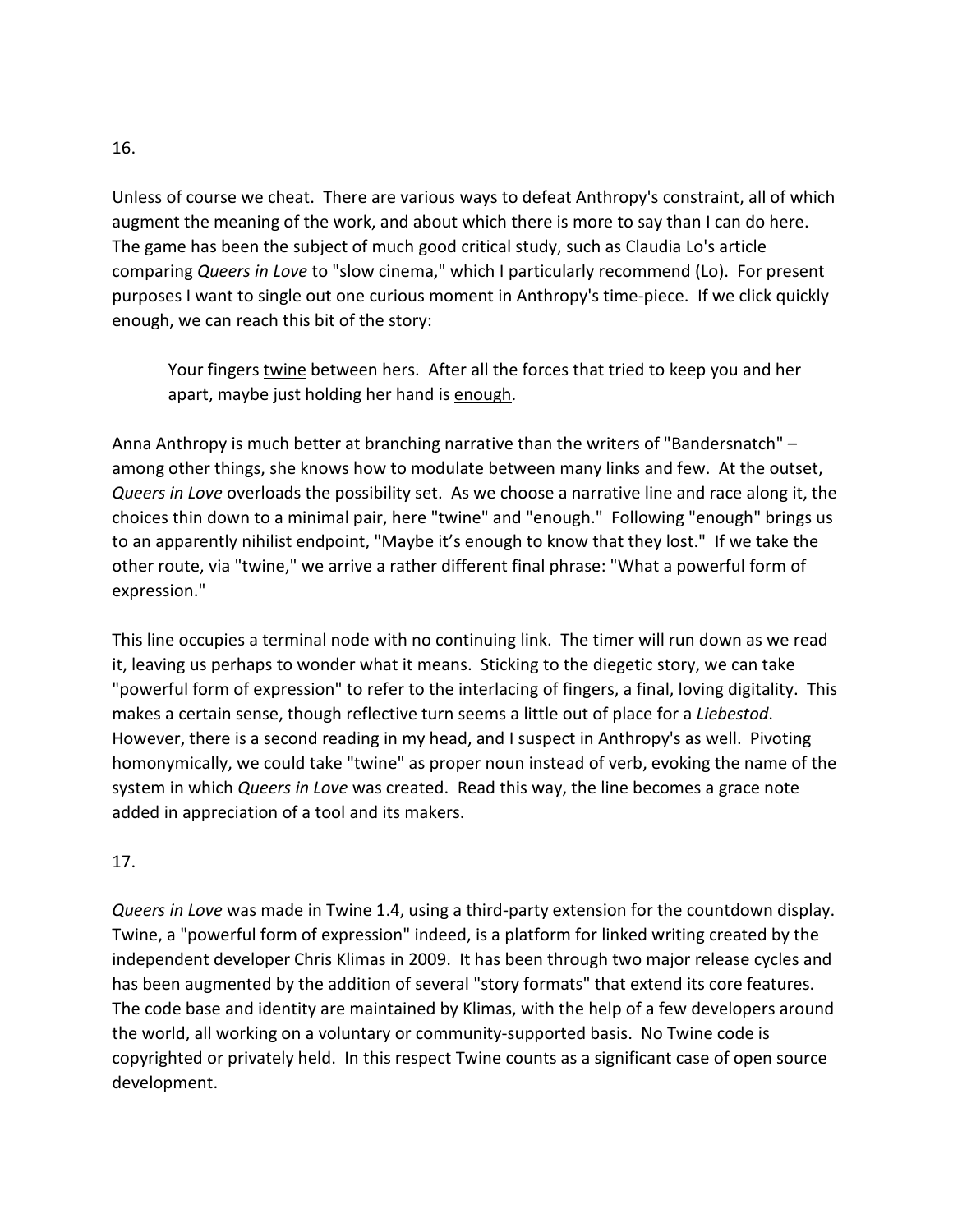Twine users number in the tens of thousands, mainly in education, game development, and entertainment. The platform has been adopted by journalists, policy advocates, game researchers, mental health workers, literacy educators, and a generation of independent game designers. If indy game developers are the singer-songwriters of the game world (to use a rough analogy), Twine is everyone's first folk guitar, with low cost of entry, a gentle learning curve, and equal support for three-chord wailing as well as more complex styles. Twine has been noticed in the *New York Times Magazine* and had a snarky passing reference in Adult Swim's *Adventure Time*. It was the basis for an online game to promote Stephen Colbert's *Late Show* and was used by Brooker and associates to build the initial treatment for the "Bandersnatch" episode (see Salter and Moulthrop).

## 18.

Perhaps the most widely noticed Twine game is Zoe Quinn's *Depression Quest*, a persuasive, deeply moving work whose virtues have been partly eclipsed by the fallout of GamerGate – which, sadly, is probably just what the trolls wanted. The movement to which Quinn belongs continues to thrive, however, with significant work from Anthropy, Xalavier Nelson, Jr., Porpentine Charity Heartscape, michael lutz, Darius Kazemi, Christine Love, Dietrich "Squinky" Squinkifer, Cara Ellison, Imogen Binnie, and merritt k, among many others. The last two in this list, with Quinn, have produced a remarkable book, *Video Games for Humans*, a compendious record of Twine makers playing through and commenting on one another's games (Binnie et al.). This book is important not just for its artful translation from screen to page, or for being the first anthology and manifesto of a movement, but for something merritt k notes in her preface: "Many of the figures who have risen to prominence in Twine circles are trans women. That trans women are recognized as the leaders of an artistic scene is a fact worth appreciating in its own right" (12). Klimas has said that Anna Anthropy deserves as much credit as he for the success of Twine (Salter and Moulthrop).

Along with trans women, the Twine insurgency includes neuro-atypical people, gay people, persons of color, and those of any identity for whom story has equivalent value in the design of games, those who are interested less in kinetic graphics than in what Ellison has called "mechanics of intimacy" (see Hudson). This approach to gaming makes room for a particular kind of alternative pleasure, at least to my way of thinking. When I look at the infrastructure of a Twine work, déjà vu is inescapable.

### 19.

Some time ago, Anastasia Salter and I asked Klimas why, after all the years of hypertext development and the dominance of the World Wide Web, he thought it necessary to build another hypertext system. To which his answer was, basically: *Is that what I was doing?* (see Salter and Moulthrop). Klimas was mainly concerned with making an application that would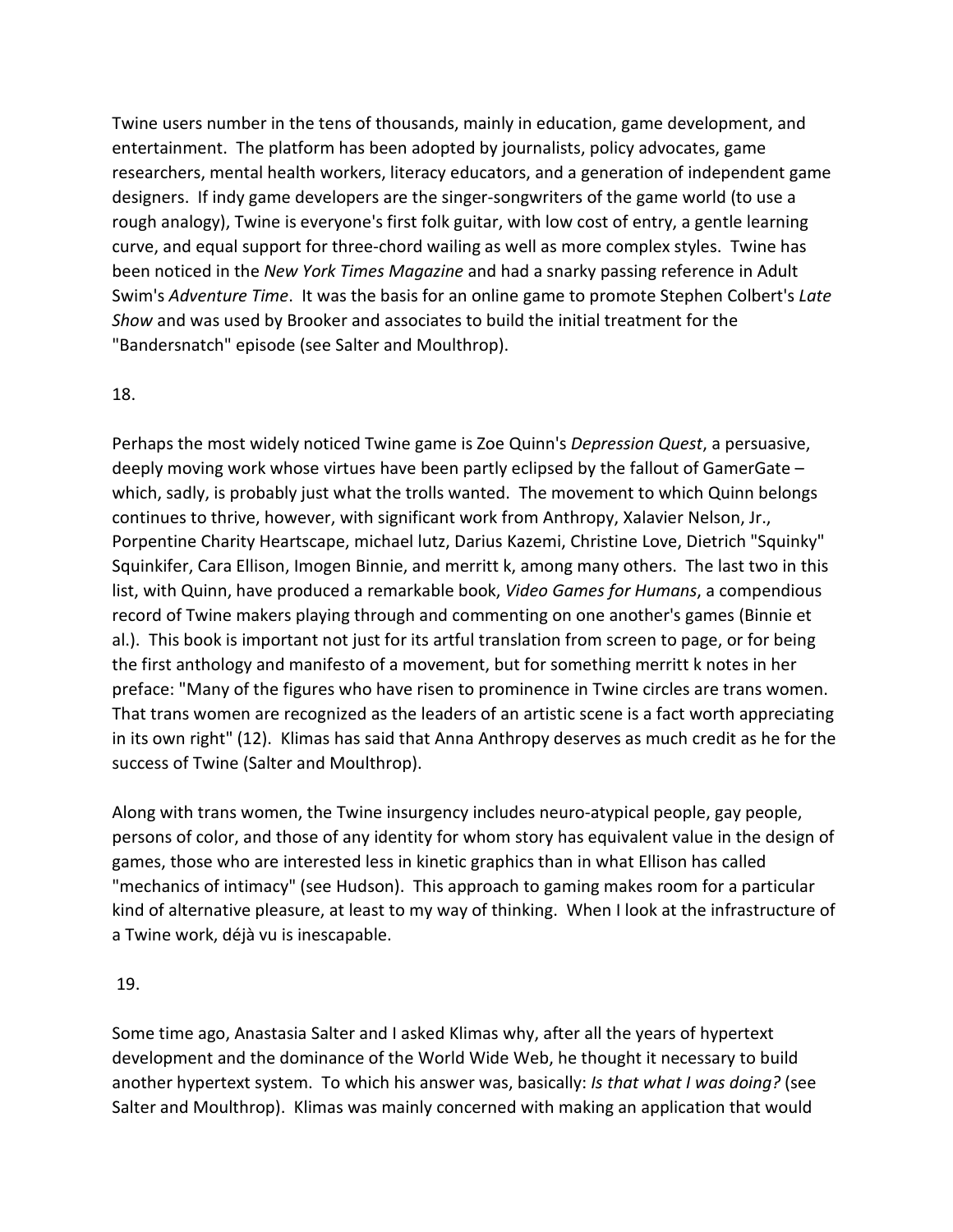help his less technical friends build branching stories. He set out not to re-invent hypertext (or more immediately, wiki technology), but to adapt existing affordances.

Twine has some features of a hypertext system: nodes, links, directed graphs, and modal alternation between local composition and display of higher-level structure. It does not implement more advanced features, such as articulated links (pathways), typed links, bidirectional links, fluid links, graph-based navigation, or such radical concepts as transclusion. It is most accurate to call Twine a second order hypertextual resource that leverages protocological elements of the web: HTML, the Document Object Model, Cascading Stylesheets, and above all, JavaScript. Twine creations are delivered to web browsers as HTML heavily augmented by scripting. Twine operates within the dominant hypertext/hypermedia environment of our times, adding back to that vernacular certain features, such as mapping and bimodality, that the web has never embraced. It is an adaptation, not a new foundation, but this does not diminish its importance.

## 20.

As Twine approached its tenth year, Salter started a research project about the software and its cultural impact, to which I attached myself. The resulting book, *Twining: Critical and Creative Perspectives on the Twine Platform*, will be published by Amherst College Press later this year, in open distribution and print on demand. For both of us the motivation was partly personal. Though we played no part in the development of Twine, we had known Klimas when one of us was teaching and the other studying in the graduate program at University of Baltimore. We were also interested, on the cultural/critical side, in the role Twine works have played in the struggle to create a game-based artworld.

Above all, though, we had begun to use Twine in our teaching and creative work and decided early on not to just to write a history or critical study, but a practical exploration along the lines of what Nick Montfort calls "exploratory programming" (Montfort). That is why we use a gerund in our title, *Twining*, signaling both that Twine is an unfolding phenomenon, an active community of practice, and that engagement with this platform requires creative action. The book has five theoretical/critical chapters, considering the history of Twine, the aesthetic program its users have evolved, its relationship to earlier culture, and the way it fits into the trans-millennial moment. Each theory chapter is followed by a practical chapter that lays out demonstration projects in various areas, from basic hypertextual storytelling to experimental and conceptual designs. These practical chapters are written with an eye to learning, either solo or in classes. Though we range over several story formats, we have standardized on the new Chapbook format, which Klimas designed to be both accommodating to beginners and easily adaptable for more ambitious coders.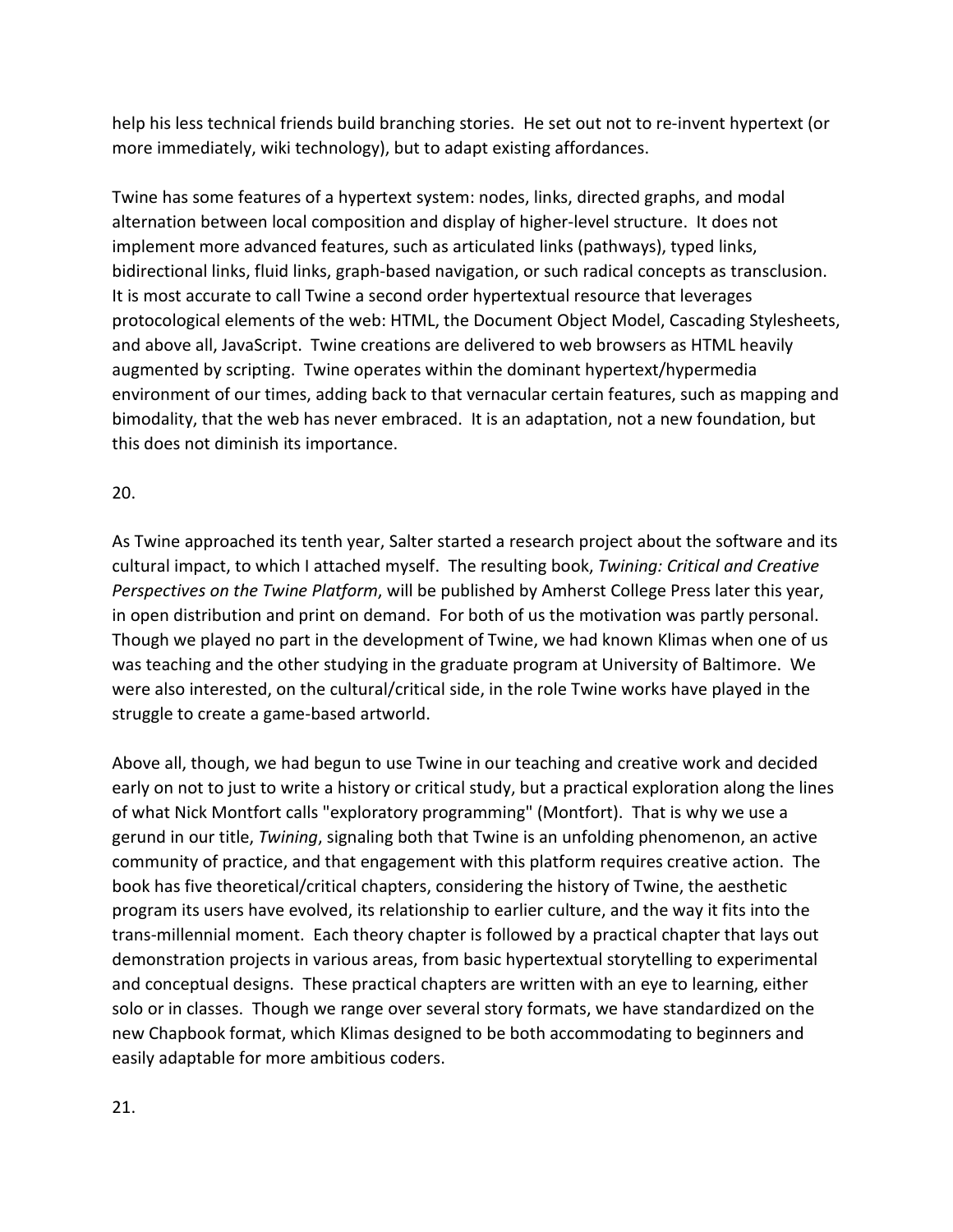Salter and I align Twine work with the productive side of the digital humanities, and with our personal investments in crafting, tinkering, and making. Twining is a making, both in the local sense of games, stories, and acts of expression, and in the larger sense of resistance practices, critical exploration, the pursuit of alternative pleasures. One of the things we may be making, in this grander project of Twining, is an interface, a zone of contact if not reconciliation, for the disparate tendencies I named all those years ago, the esoteric of the few and the exoteric of the many.

Twine is a nominally successful, at least plausibly sustainable open source software practice that has entered a second decade. Through the recently formed Interactive Fiction Technology Foundation, Twine has the promise of a support structure that may allow it to pass to new generations of developers and users. This kind of institutional presence turns an evanescent artworld or cult – the definitional esoteric group – into something with history, heritage, a commitment more recognizable to exoteric eyes.

As a second-order hypertext resource built on web protocols, Twine takes the exoteric structures that power e-commerce and the attention economy and winds them around the queerer world of visionary storytellers and insurgent gamers. This encounter can have savage consequences, as in the GamerGate backlash, but by pushing through these moments we carve out a future, however tenuous, for the ergodic idea. The louder some try to deny it, the more obvious it becomes that there is something inextricably and wonderfully alternative about contrived contingency. The world beyond play needs play as much as ritual. No doubt power and money will continue to favor kinetic dominance games, but as long as there is the software equivalent of cheap guitars, there will be people who pick them up and play otherwise.

# 22.

And so the hypertext years roll on, if only in my head. To me Twine feels dialectical, a third way that finesses the esoteric cultishness of experimental writing and the exoteric toxicity of networked media. What goes around comes around, changed and reanimated in the hearts and minds of new generations. It is comforting to see a pattern here, a way forward that extends what came before – and yet the architecture of thesis, antithesis, and synthesis is always part illusion.

That neat technocultural triangle sits inside a much weirder geometry, fractal and non-Euclidean, which is the possibility space we must imaginatively map after scientists of the previous century delved reality and found multiplicity. So we turn to mind-games and complex stories, filling our heads with counterfactuals, time loops, and multiverses. The most revealing text of 2018-19 is neither "Bandersnatch" nor *Russian Doll* but *Spider-Man: Into the Spider-Verse*, which is much more than another piece of comic-book I.P. The film updates the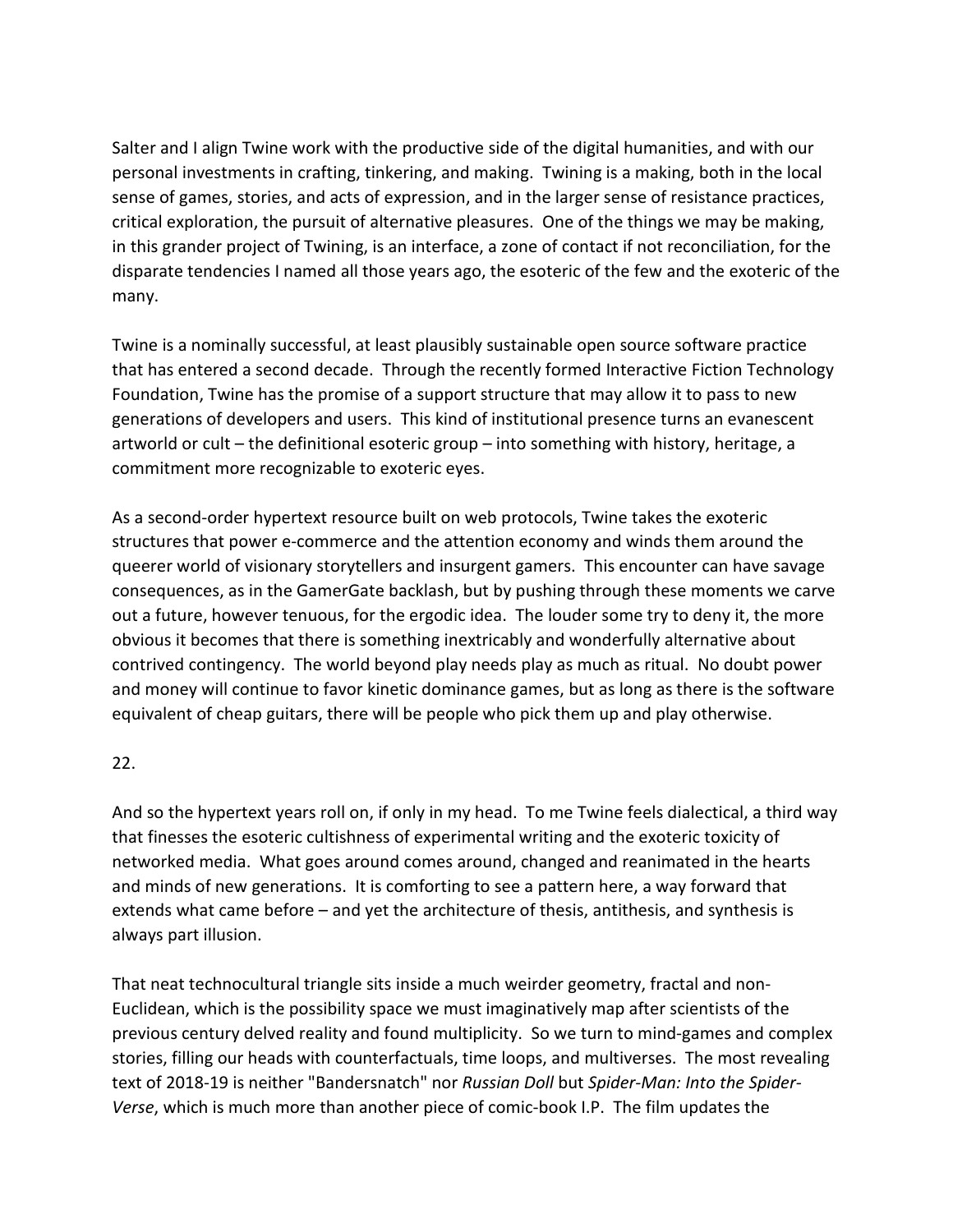visionary shamanism of Kubrick's *Space Odyssey* for a moment 60 years later. It offers not a space voyage but a trans-dimensional spillover where multiple versions of Spider-Man erupt onto the screen. At a certain point in the action, Aunt May – no longer the little old lady of the 60s but now a technomage -- asks the new Spider-Man, "What dimension are you from?" The kid answers, "Brooklyn." It's a sweet joke with a deep lesson – the film is full of them. Brooklyn has never been just a borough. As Walt Whitman and Spike Lee might both agree, it was always its own dimension, a deep racial-cultural fold in the American multitude. We can call it home, but the process is complicated.

Learning to inhabit this teeming, unstable space is challenging and frightening. Maybe it takes superpowers to surivive, though as the film tells us, the Spider-hero has many faces, anyone can wear the mask, and the costume will "always fit – eventually." On screen, space contorts and glitches, updating Kubrick's wormhole cascades with the kaleidoscope perspectives of game space, in the process furnishing a metaphor for life as we know it.

Enter the Spider-Verse. Things fall apart, then back together in new threat packages. Toxic games yield to rituals of purification. The chaos of the real exposes us to pandemics, paranoia, uprisings, and state terror. Possibility space can prove lethal for some of us, perhaps even for the species at large, since we can't yet call on trans-dimensional portals in existential emergencies. We can only make do with unreal assets, with stories, games, films, comics, and hypertexts, contriving contingencies that might lead if not to equilibrium, then at least to some sustainable futurity.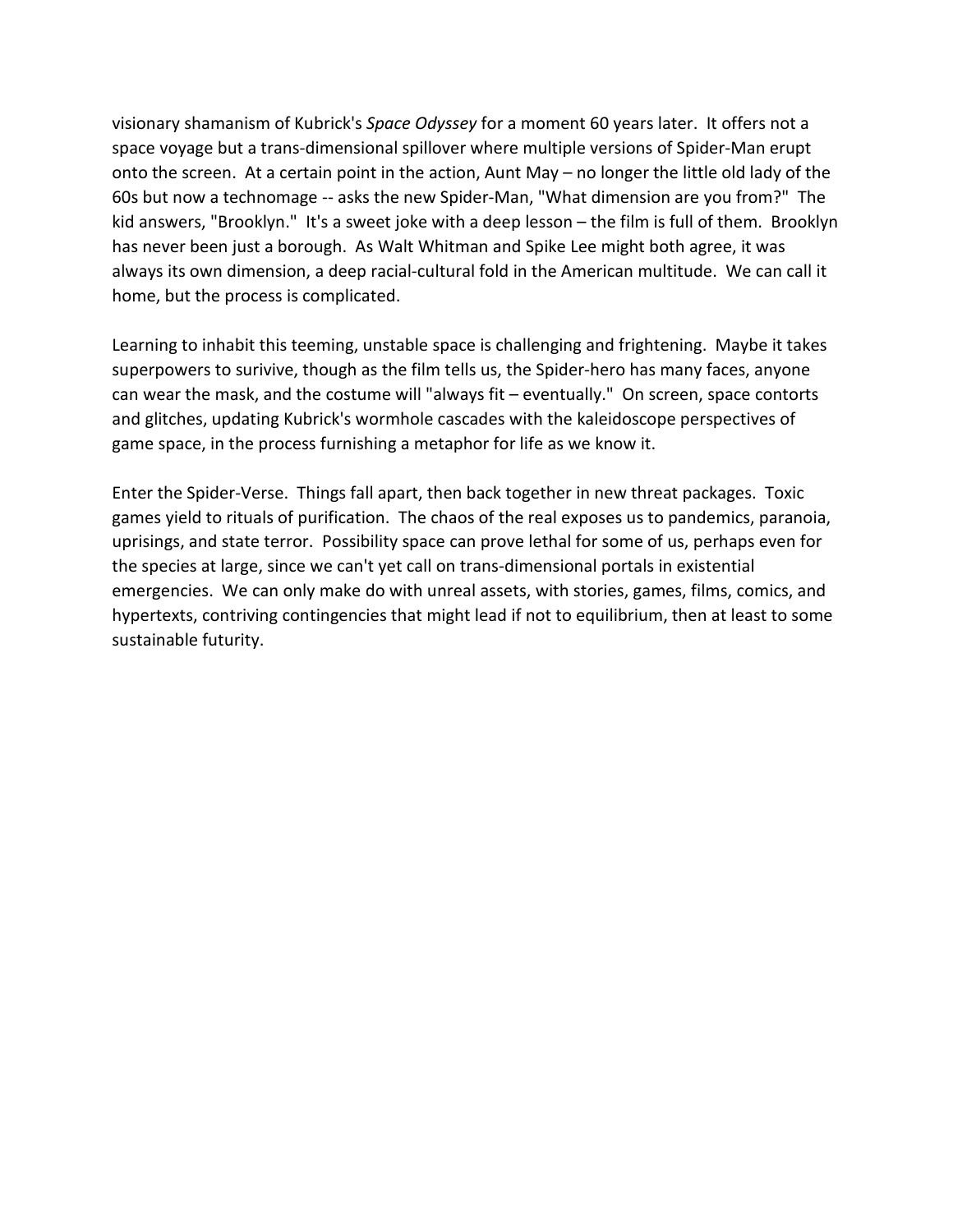## References

Aarseth, Espen. "Computer Game Studies, Year One." *Game Studies*, vol. 1, no. 1, July 2001, [http://gamestudies.org/0101/editorial.html.](http://gamestudies.org/0101/editorial.html)

---. *Cybertext: Perspectives on Ergodic Literature*. Johns Hopkins University Press, 1997. Anthropy, Anna. *Queers in Love at the End of the World*. 2013.

Barnet, Belinda. *Memory Machines: The Evolution of Hypertext*. Anthem Press, 2013.

Bernstein, Mark. "Patterns of Hypertext." *Hypertext 98: Proceedings of the ACM Conference on Hypertext and Hypermedia*, May 1998, pp. 21–29.

Binnie, Imogen. *Video Games for Humans*. Instar Books, 2011.

Bogost, Ian. *Persuasive Games: The Expressive Power of Videogames*. MIT Press, 2007. Brock, Andre. "From the Blackhand Side: Twitter as a Cultural Conversation." *Journal of Broadcasting and Electronic Media*, vol. 56, no. 4, 2012, pp. 529–49, doi[:10.1080/08838151.2012.732147.](https://doi.org/10.1080/08838151.2012.732147)

Burden, Michael, and Gouglas, Sean. "The Algorithmic Experience: 'Portal' as Art." *Game Studies*, vol. 12, no. 2, 2012, [http://gamestudies.org/1202/articles/the\\_algorithmic\\_experience.](http://gamestudies.org/1202/articles/the_algorithmic_experience) Dorkly. *Gun Home Dorkly*. 2015, [https://www.youtube.com/watch?v=O-JWBONTtag.](https://www.youtube.com/watch?v=O-JWBONTtag) Douglas, Yellowlees. *The End of Books? Or Books Without End*. University of Michigan Press, 2001.

Drexler, K. Eric. *Engines of Creation*. Doubleday, 1986.

Elsaesser, Thomas. *Puzzle Films: Complex Storytelling in Contemporary Cinema*. Blackwell, 2009. Flanagan, Mary. *Critical Play: Radical Game Design*. MIT Press, 2009.

Freud, Sigmund. *Beyond the Pleasure Principle*. International Psycho-analytic Press, 1922. ---. "Remembering, Repeating and Working-Through (Further Recommendations on the

Technique of Psycho-Analysis II)." *The Standard Edition of the Complete Psychological Works of Sigmund Freud, Volume XII (1911-1913): The Case of Schreber, Papers on Technique and Other Works*, Hogarth Press, 1953, pp. 145–56.

Galloway, Alexander R. *Protocol: How Control Exists After Decentralization*. MIT Press, 2004. Gaynor, Steve. *Gone Home*. The Fullbright Company, 2015.

Gee, James P. *What Video Games Have to Teach Us About Learning and Literacy*. Palgrave Macmillan, 2007.

Hudson, Laura. "Twine, the Video Game Technology for All." *New York Times Magazine*, Nov. 2014, p. 42 ff,.

Johnson, Steven. *Everything Bad Is Good for You*. Riverhead Books, 2005.

Landow, George P. *Hypertext 3.0*. Johns Hopkins University Press, 2006.

Leslie Headland, et al. *Russian Doll*. Netflix, 2019.

Levi-Strauss, Claude. *The Savage Mind*. University of Chicago Press, 1966.

Lo, Claudia. "'Everything Is Wiped Away:' Queer Temporality in Queers in Love at the End of the World." *Camera Obscura*, vol. 32, no. 2, 2017, pp. 185–92.

Malaby, Thomas. "Beyond Play: A New Approach to Games." *Games and Culture*, vol. 2, no. 2, 2007, pp. 95–113.